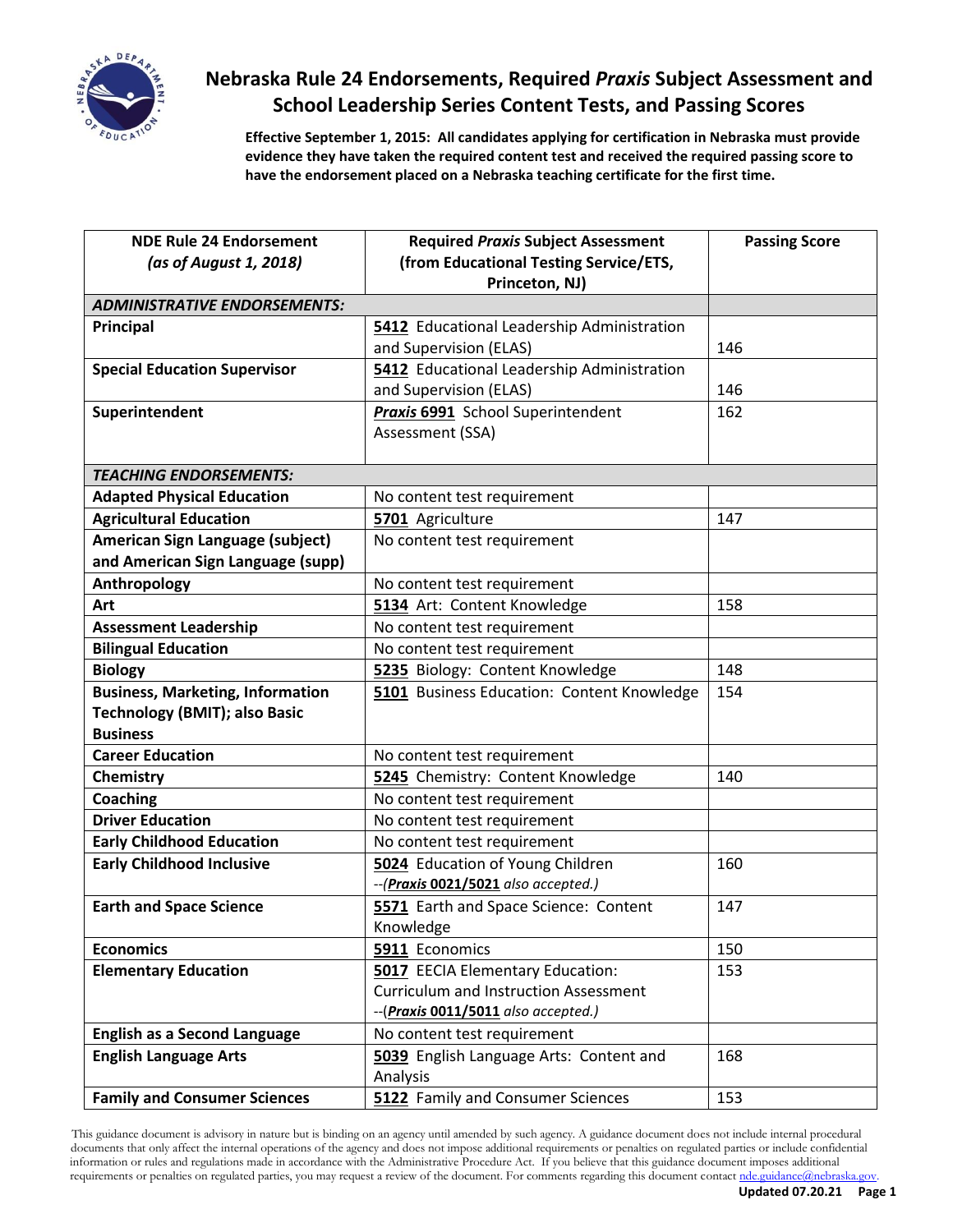| Occupational                                |                                               |     |
|---------------------------------------------|-----------------------------------------------|-----|
| Geography                                   | 5921 Geography                                | 157 |
| <b>Health Education</b>                     | 5551 Health Education                         | 155 |
|                                             | --(Praxis 0550/5550 also accepted.)           |     |
| <b>Health and Physical Education</b>        | 5857 Health and Physical Education:           | 160 |
|                                             | Content Knowledge                             |     |
|                                             | --(Praxis 0856/5856 also accepted.)           |     |
| Health Sciences (Field); also Health        | No content test requirement                   |     |
| <b>Sciences Education (Supplemental)</b>    |                                               |     |
| <b>High Ability Education</b>               | No content test requirement                   |     |
| <b>History</b>                              | 5941 World and US History: Content            | 147 |
|                                             | Knowledge                                     |     |
| <b>Information Technology</b>               | No content test requirement                   |     |
| <b>Instructional Technology Leadership</b>  | No content test requirement                   |     |
| <b>Journalism and Media Education</b>       | No content test requirement                   |     |
| <b>Mathematics</b>                          | <b>Praxis 5165 Mathematics</b>                | 159 |
|                                             | ** (Accepted beginning September 1, 2021)     |     |
|                                             | Praxis 5161 Mathematics: Content              | 146 |
|                                             | Knowledge                                     |     |
|                                             | ** (Accepted through August 31, 2022)         |     |
| <b>MIDDLE LEVEL EDUCATION:</b>              |                                               |     |
| <b>Middle Level Agriculture Education</b>   | No content test requirement                   |     |
| Middle Level Business, Marketing,           | No content test requirement                   |     |
| and Information Technology (BMIT)           |                                               |     |
| Middle Level English Language Arts          | 5047 Middle Grades: English Language Arts     | 164 |
| <b>Middle Level Family and Consumer</b>     | No content test requirement                   |     |
| <b>Sciences</b>                             |                                               |     |
| <b>Middle Level Health and Physical</b>     | No content test requirement                   |     |
| <b>Fitness</b>                              |                                               |     |
| <b>Middle Level Industrial Technology</b>   | No content test requirement                   |     |
| <b>Middle Level Mathematics</b>             | Praxis 5164 Middle School: Mathematics        | 157 |
|                                             | ** (Accepted beginning September 1, 2021)     |     |
|                                             | <b>Praxis 5169</b> Middle School: Mathematics | 157 |
|                                             | ** (Accepted through August 31, 2022)         |     |
| <b>Middle Level Science</b>                 | 5442 Middle School: Science                   | 152 |
| <b>Middle Level Social Science</b>          | 5089 Middle School: Social Studies            | 155 |
| Middle Level World Language                 | No content test requirement                   |     |
| <b>Music</b>                                | 5114 Music: Content and Instruction           | 152 |
| Orientation and Mobility (O & M)            |                                               |     |
| <b>Specialist</b>                           | No content test requirement                   |     |
| <b>Physical Education</b>                   | 5091 Physical Education: Content Knowledge    | 146 |
| <b>Physics</b>                              | 5265 Physics: Content Knowledge               | 131 |
| <b>Political Science</b>                    | 5931 Government/Political Science             | 149 |
| Psychology                                  | 5391 Psychology                               | 154 |
| <b>Reading and Writing</b>                  | No content test requirement                   |     |
| <b>Reading Specialist</b>                   | 5302 Reading Specialist                       | 165 |
| <b>Religious Education</b>                  | No content test requirement                   |     |
| <b>Reserve Officer Training Corp (ROTC)</b> | No content test requirement                   |     |
| <b>School Counselor</b>                     | 5421 Professional School Counselor            | 156 |
| <b>School Librarian</b>                     | 5311 Library Media Specialist                 | 151 |
| <b>School Psychologist</b>                  | 5402 School Psychologist                      | 147 |
| <b>Science</b>                              | 5435 General Science: Content Knowledge       | 148 |